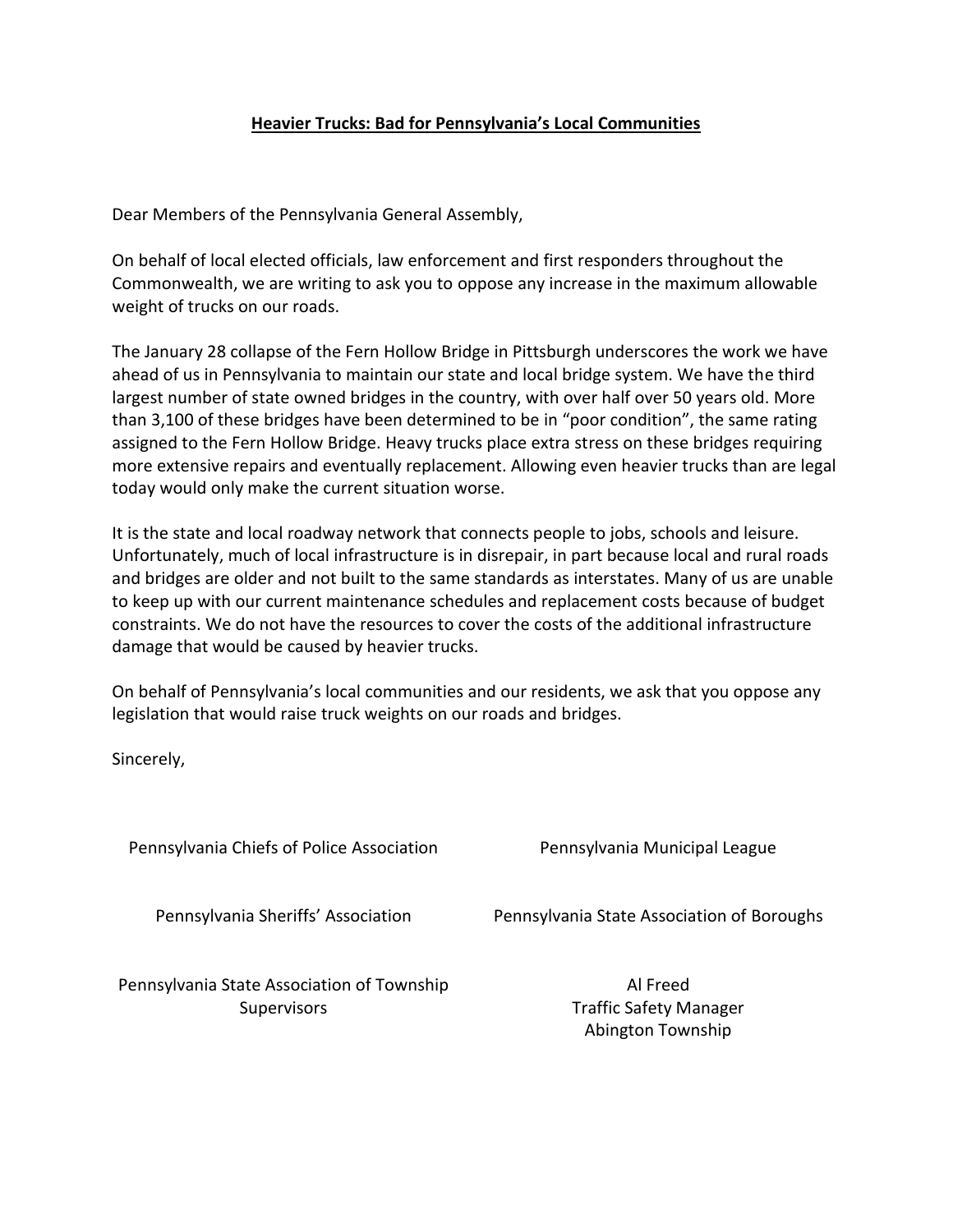Anita Prizio County Council Allegheny County

Michael Marciante Borough Council Bessemer Borough

Clinton Walters **Sheriff** Bradford County

Ross Swords Mayor Brownsville Borough

Robert Harvie County Commissioner Bucks County

> John Hays Chief of Police Butler Township

> Sean Shultz Mayor Carlisle Borough

Robert Hirst Borough Council Christiana Borough

John Bey Chief of Police City of Lancaster

Christian Leinbach County Commissioner Berks County

> Roger White Chief of Police Blair Township

Erik Grunzig Chief of Police Brecknock Township

Diane Ellis-Marseglia County Commissioner Bucks County

> Michael Slupe **Sheriff** Butler County

Donald Robertson **Sheriff** Cambria County

Fredda Maddox **Sheriff** Chester County

Matthew Pacifico Mayor City of Altoona

Janet Diaz City Council City of Lancaster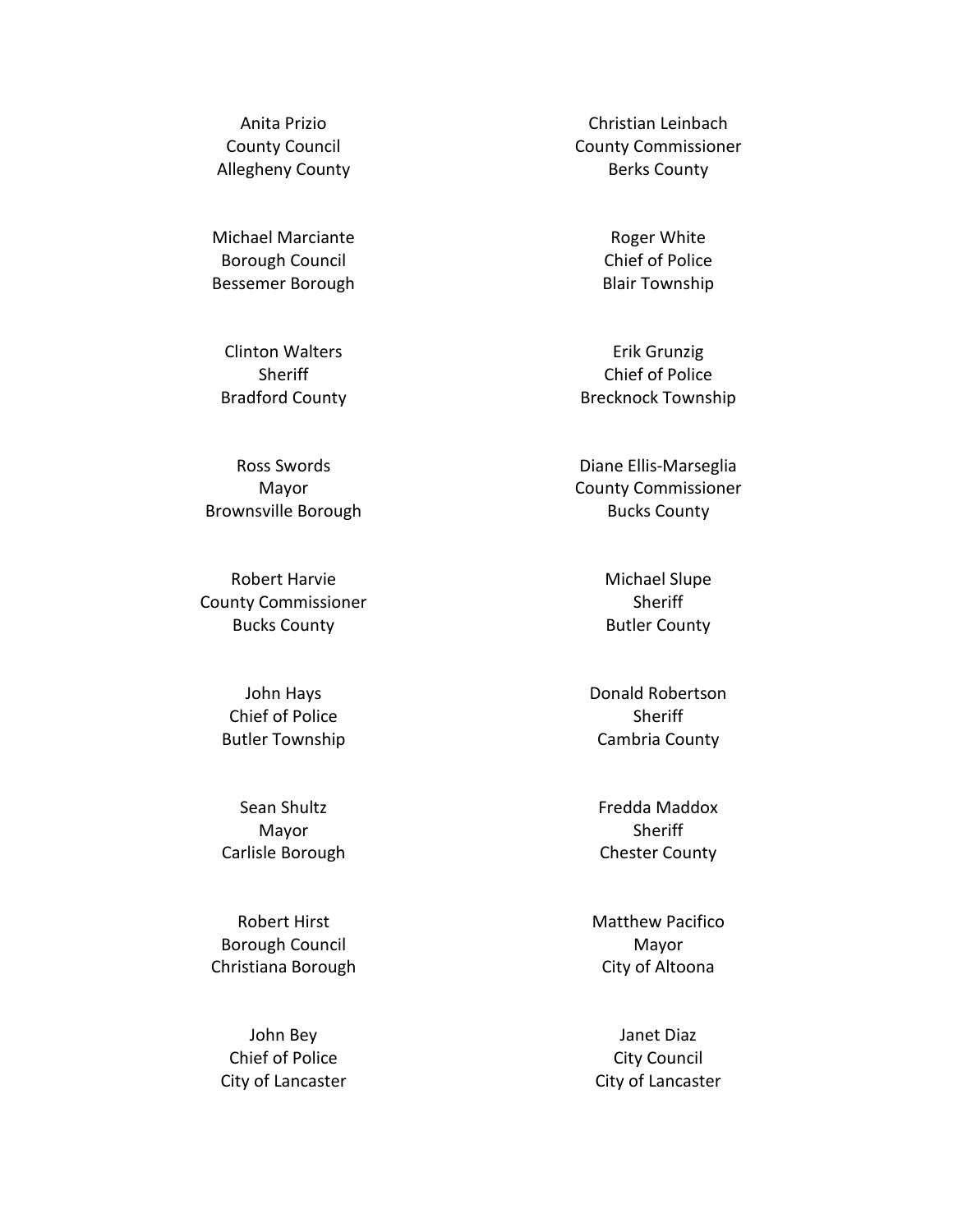Robin Getz Director of Public Works City of Lebanon

Mark Squilla City Council City of Philadelphia

Deb Gross City Council City of Pittsburgh

Jeffrey Waltman City Council President City of Reading

> Shawn Zerfoss **Sheriff** Clarion County

Timothy Chamberlain **Sheriff** Columbia County

> David Powers **Sheriff** Crawford County

George Hartwick County Commissioner Dauphin County

Kendra Brooks City Council City of Philadelphia

Anthony Coghill City Council City of Pittsburgh

Corey O'Connor City Council City of Pittsburgh

Josh Brosious Mayor City of Sunbury

Kerry Stover **Sheriff** Clinton County

Janet Nolf Treasurer Confluence Borough

Brian Feeney Sergeant Dallas Township

Mike Pries County Commissioner Dauphin County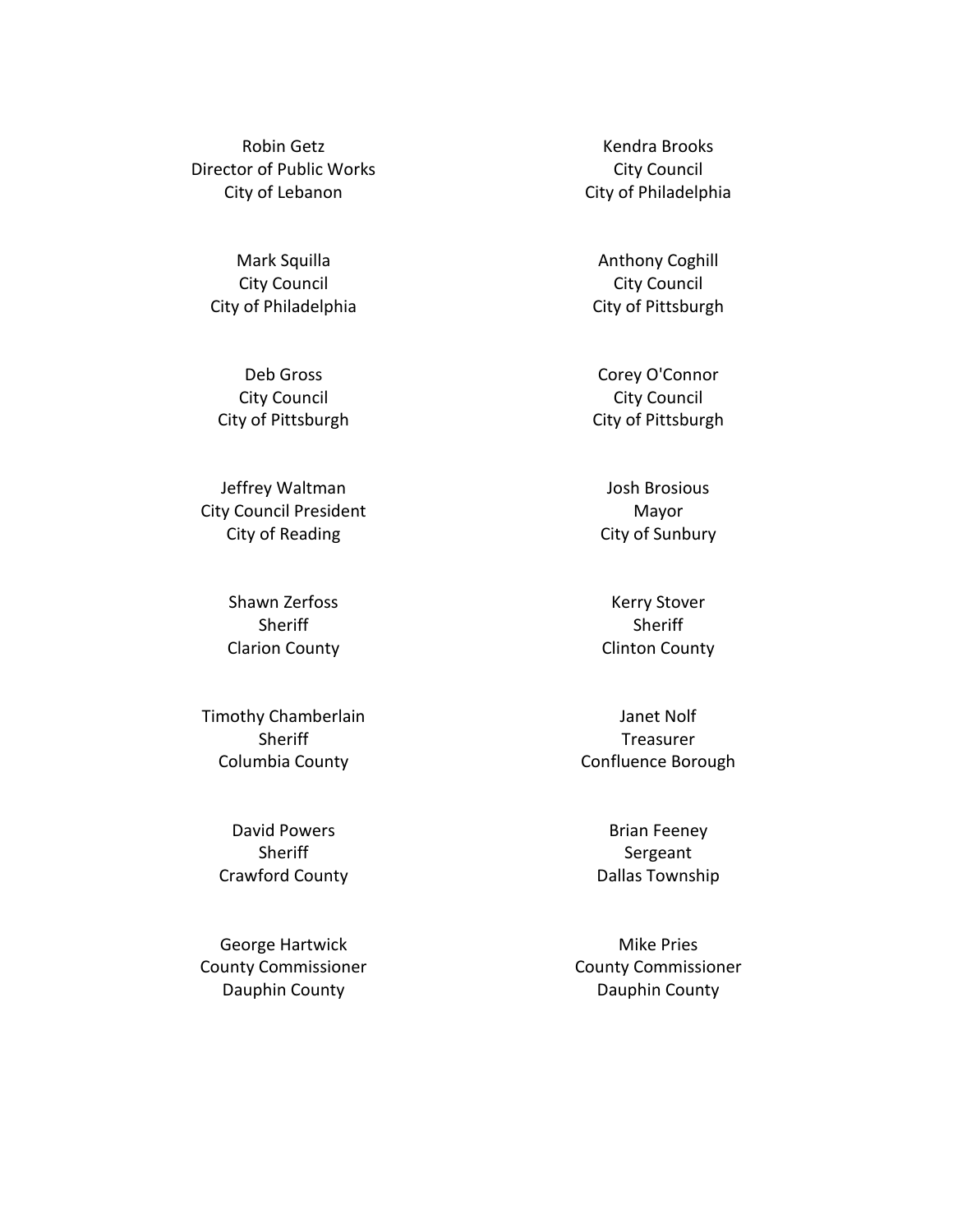Chad Saylor County Commissioner Dauphin County

> Jerry Sanders **Sheriff** Delaware County

Todd Caltagarone **Sheriff** Elk County

Jason Loper Chief of Police Fairview Township

Daniel Hunsinger Chief of Police Forty Fort Borough

Robert Ziobrowski County Commissioner Franklin County

Dean Osborne Chief of Police Grove City Borough

Cathy Rape Mayor Harmony Borough

Christopher Engelhart Chief of Police Hilltown Township

Chuck Steininger County Commissioner Dauphin County

Michael Hession Borough Manager Denver Borough

Chris Campanelli **Sheriff** Erie County

James Custer **Sheriff** Fayette County

John Flannery County Commissioner Franklin County

Rob Glenny Chief of Police Gettysburg Borough

Albert Walker Chief of Police Hanover Township

Greg Such Borough Council President Harmony Borough

> Jeffrey Leonard Sheriff Huntingdon County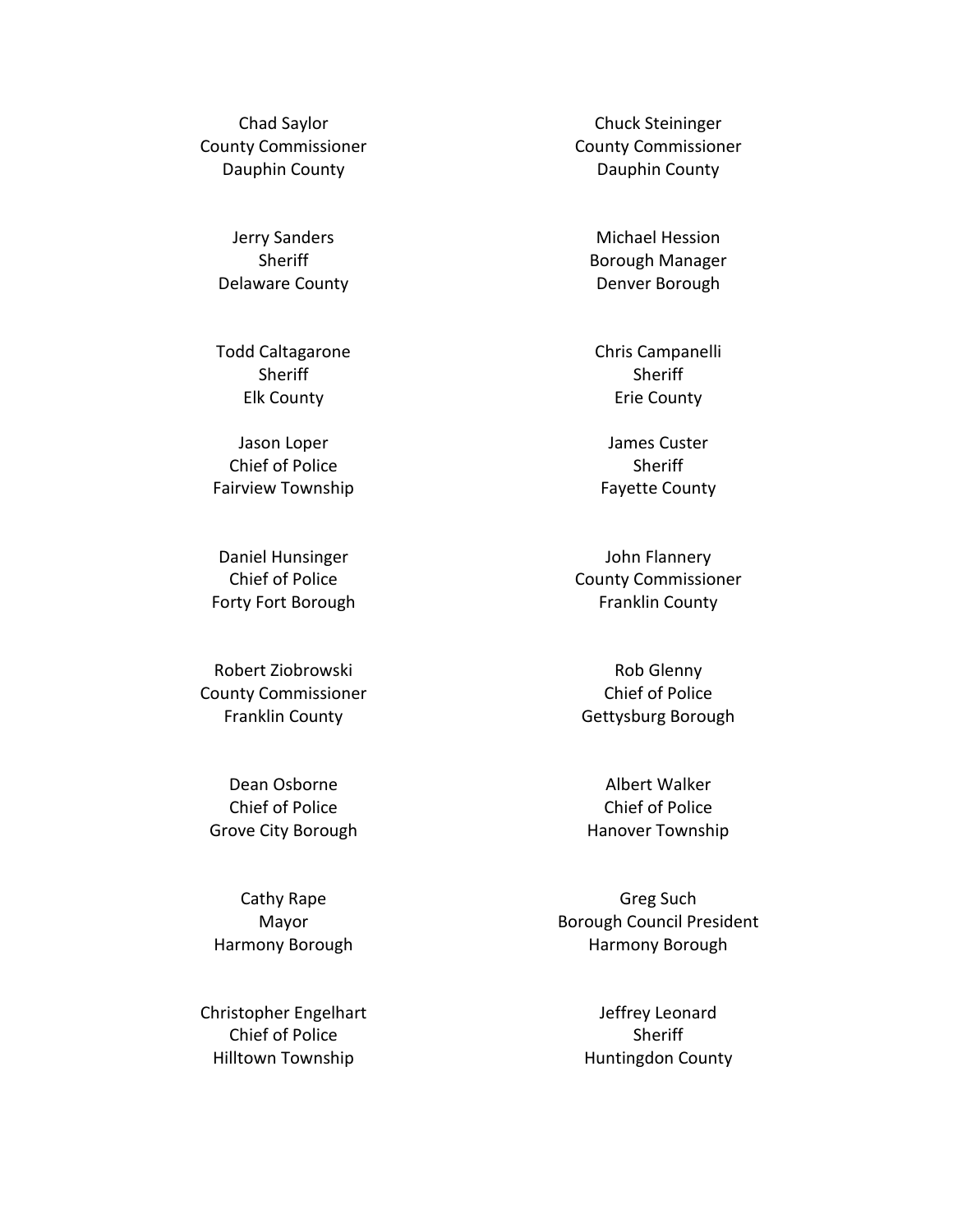Robert Fyock **Sheriff** Indiana County

Carl Gotwald, Sr. **Sheriff** Jefferson County

Craig Summers Chief of Police Kutztown Borough

Dan Vogler County Commissioner Lawrence County

Daniel Raible Chief of Police Leetsdale Borough

Rebecca Coleman Borough Council Lemoyne Borough

Kasha Griva Borough Council Lemoyne Borough

Thomas Barndt Chief of Police Lower Saucon Township

> R. Mark Lusk **Sheriff** Lycoming County

Gerald Williams Chief of Police Jackson Township

William Holdsworth Chief of Police Kennett Square Borough

> Chris Leppler **Sheriff** Lancaster County

Jo Ellen Litz County Commissioner Lebanon County

> Joseph Hanna Sheriff Lehigh County

Cindy Foster Borough Manager Lemoyne Borough

R. Brian Skelton Chief of Police Limerick Township

Dave Arnold Chief of Police Lower Windsor Township

> Todd Graeff Chief of Police Manor Township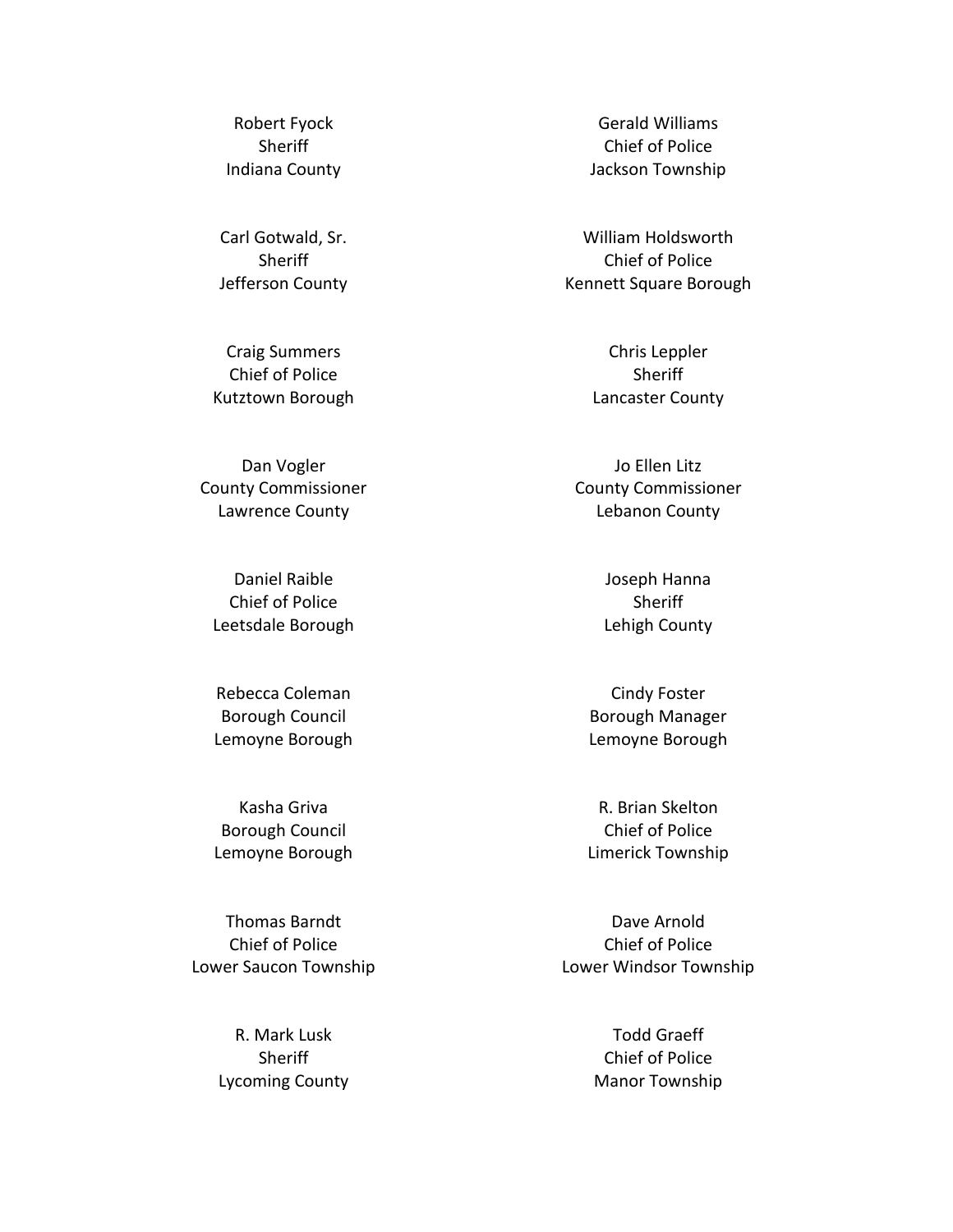Sharon Bradnick Township Secretary Marietta Borough

> Bruce Rosa **Sheriff** Mercer County

Joseph Bartorilla Chief of Police Middletown Township

Trevor Finn County Commissioner Montour County

> Clair Heath **Sheriff** Montour County

Bing Cimino Mayor Mount Carmel Borough

> James Dorman Chief of Police Muncy Borough

Christopher Crook Borough Council Nazareth Borough

William Leighty Chief of Police New Holland Borough

Ryan Hawk Chief of Police McCandless Township

Stephen Kingsborough Director of Public Safety Middlesex Township

> Jim Drayer **Sheriff** Mifflin County

Dan Hartman County Commissioner Montour County

Ken Holdren Chairman of Board of Commissioners Montour County

> Patience Barnes Borough Council Mount Pleasant Borough

> > Lance Colondo Mayor Nazareth Borough

> > Jessica Teel Borough Council Nazareth Borough

Tim Gatehouse Sergeant New Sewickley Township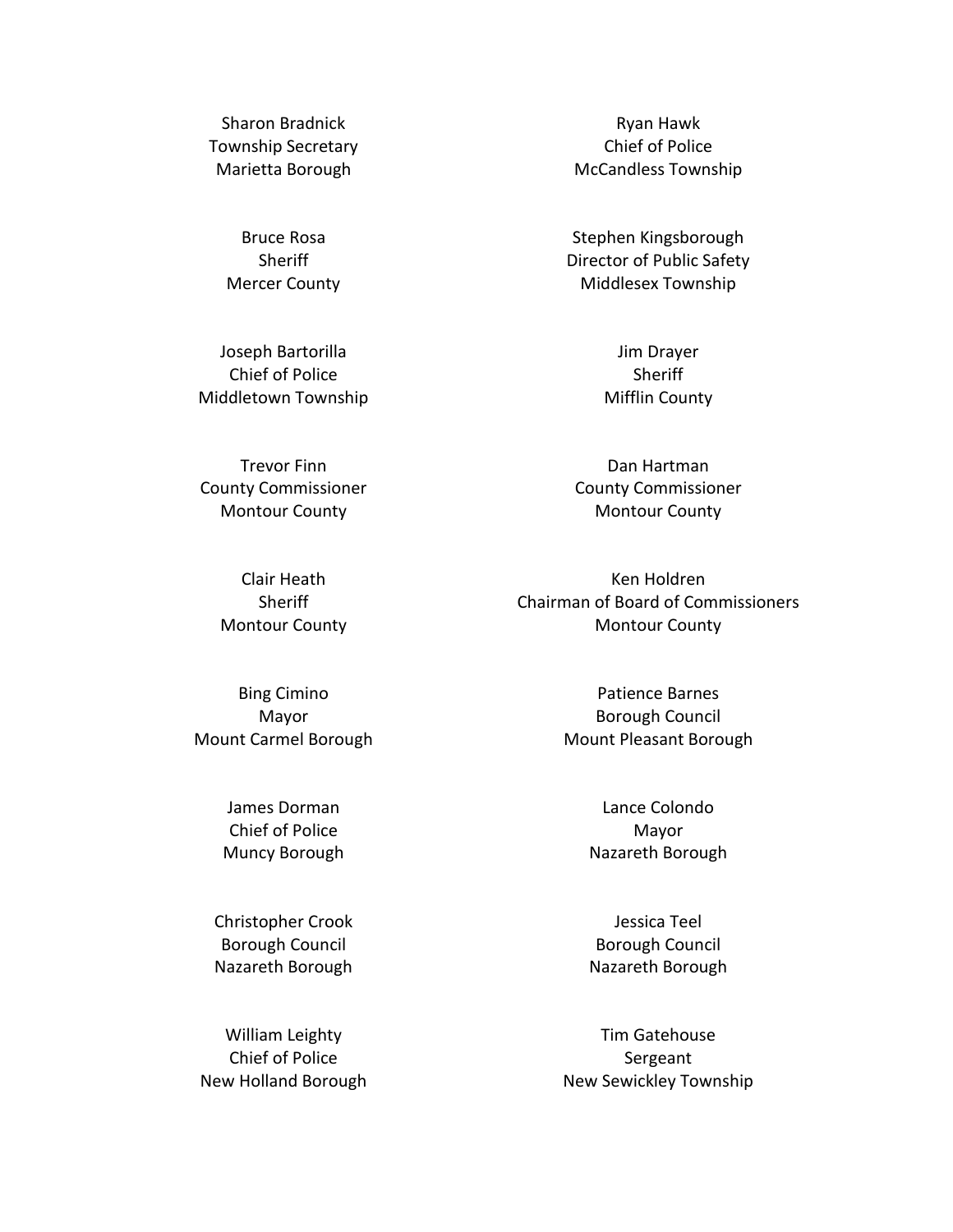Steven Hess Supervisor North Centre Township

Emily Holmes Supervisor North Strabane Township

Tara Zrinski County Council Northampton County

Janice Bowman Borough Manager Northumberland Borough

Robert Wolfe Sheriff Northumberland County

> Robin Zmoda Borough Manager Pen Argly Borough

Charles Bailey Corporal (Retired) Pennsylvania State Police

Chad Adams Lieutenant & Commercial Vehicle Inspector Pulaski Township

Ronald LeVan Supervisor North Centre Township

Lamont McClure County Executive Northampton County

Daniel Berard Mayor Northumberland Borough

Paul Ruane Borough Council President Northumberland Borough

> Brian Wolfe Chief of Police Parkesburg Borough

> > Guy Hettinger Chief of Police Penn Township

Chris Wagner Chief of Police Pocono Mountain Regional Police Department

> Richard Ficco Chief of Police Richland Township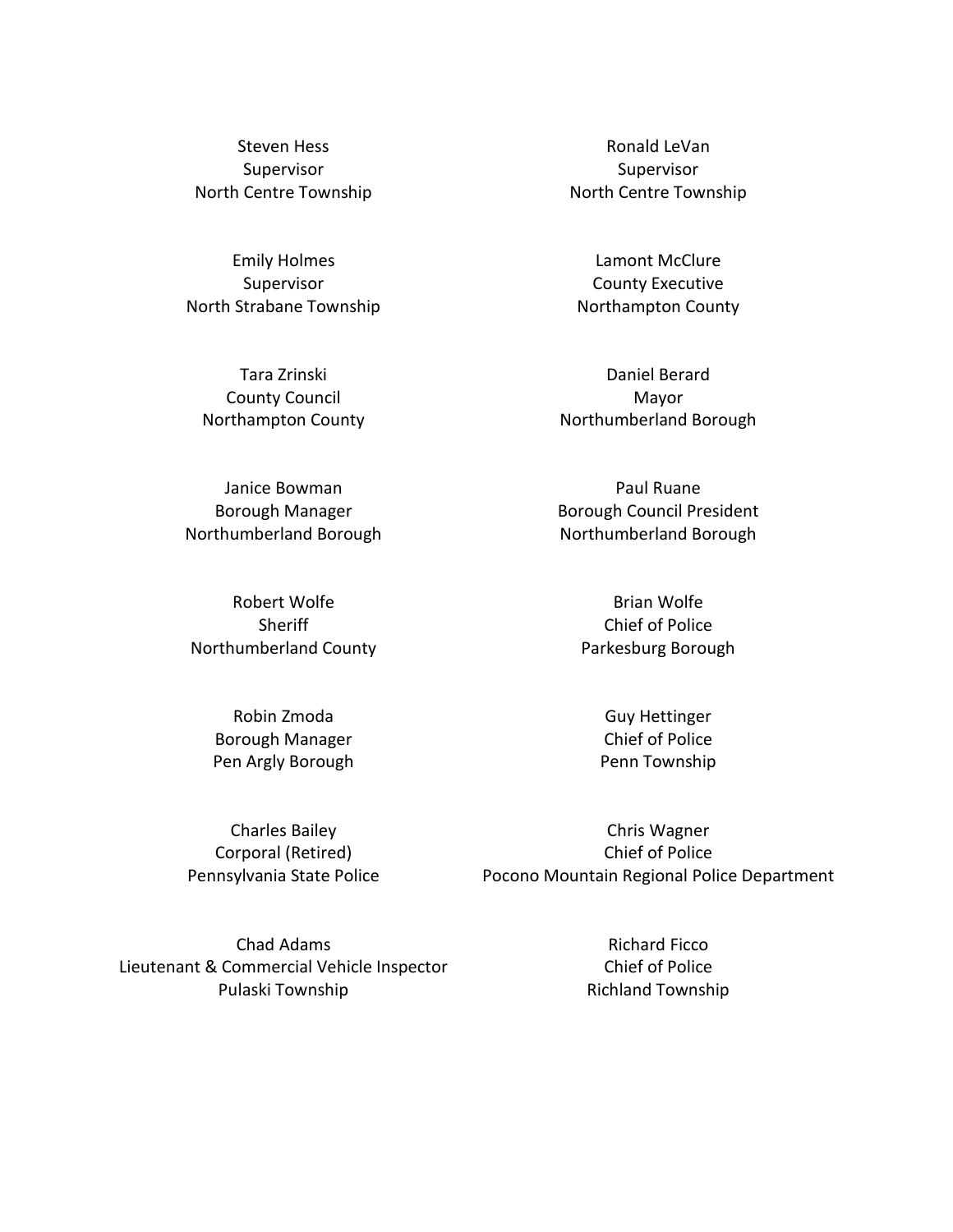John Domanski Borough Council President Riverside Borough

> Joseph Groody **Sheriff** Schuylkill County

Karen Pilarski Borough Council Sharpsburg Borough

Lois Turr Borough Secretary Smithfield Township

Joe Kantz County Commissioner Snyder County

Dominic Bellizie Chief of Police Solebury Township

Pamela Tokar-Ickes County Commissioner Somerset County

William Richendrfer Chief of Police South Centre Township

Joe Daly Chief of Police Springfield Township

Kerry Parkes Chief of Police Riverside Borough

Lou Costanzo Fire Chief Sharpsburg Borough

Bruce Hockersmith Borough Council President Shippensburg Borough

Adam Ewig County Commissioner Snyder County

> John Zechman **Sheriff** Snyder County

Colleen Dawson County Commissioner Somerset County

Jeff Kuntz Chief of Police South Buffalo Township

George Swartz Chief of Police Spring Garden Township

John Gardner Chief of Police State College Borough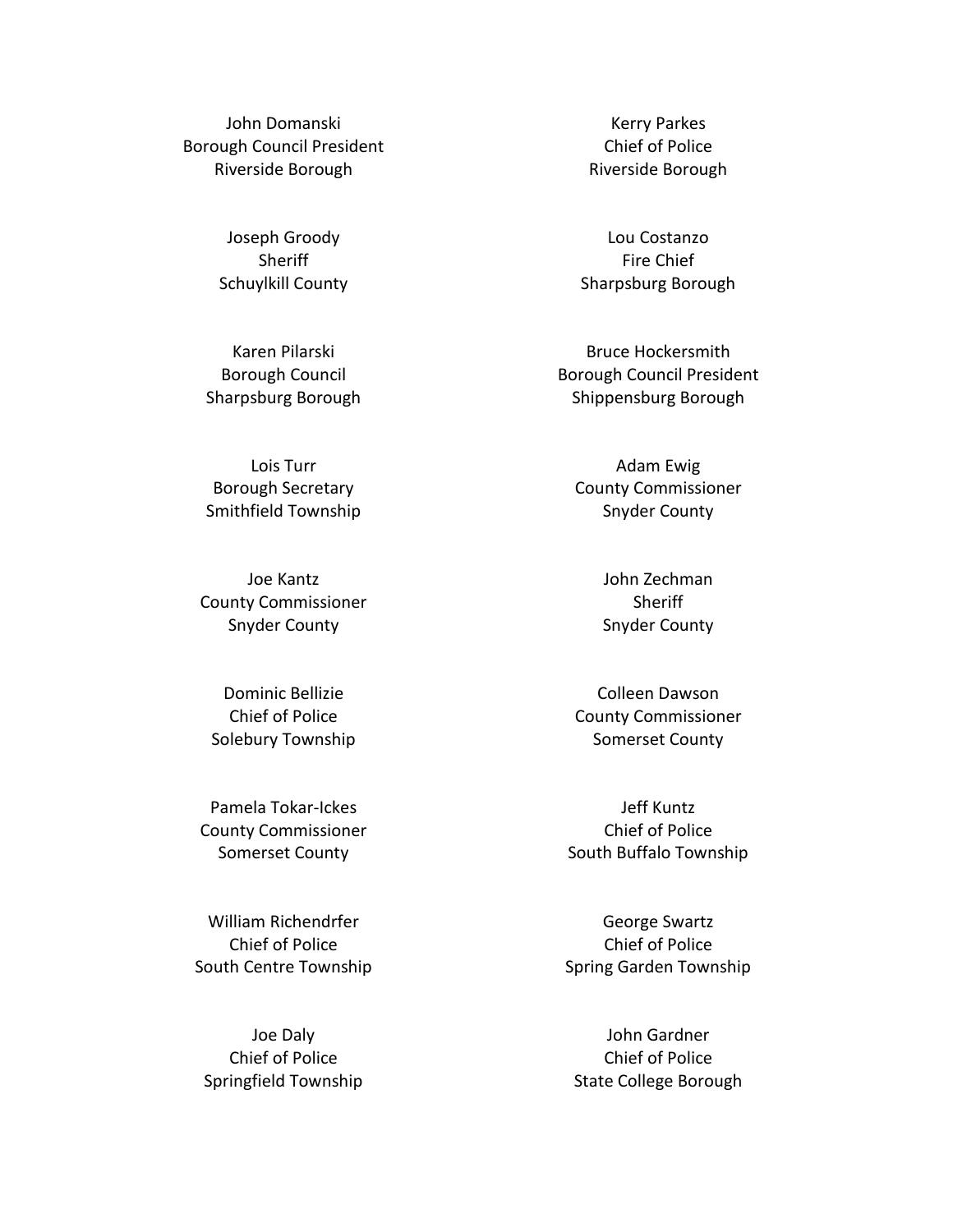Matt Abell Borough Council Stroudsburg Borough

Tarah Probst Mayor Stroudsburg Borough

Don Umberger Township Manager Town of South Annville

Cheryl Lockard Supervisor Upper Moreland Township

> Charles Fetzeck Chief Deputy Warren County

Chris Rosler **Sheriff** Wayne County

Jay Megonnell Supervisor West Hanover Township

Dee Dee McGuire Township Manager West Lampeter Township

Brandon Chamberlain Supervisor West Providence Township Erica Bradley-McCabe Borough Council Stroudsburg Borough

Robert Montgomery **Sheriff** Sullivan County

Michael Beaty Superintendent Tredyffrin Township

Eric Foy **Sheriff** Venango County

Scott Slagle Chief of Police Washington Township

Jeff Kimes Chief of Police West Brandywine Township

Gloria Zimmerman Supervisor West Hanover Township

Thomas Brady Supervisor West Providence Township

Christopher Ward Chief of Police Whitemarsh Township